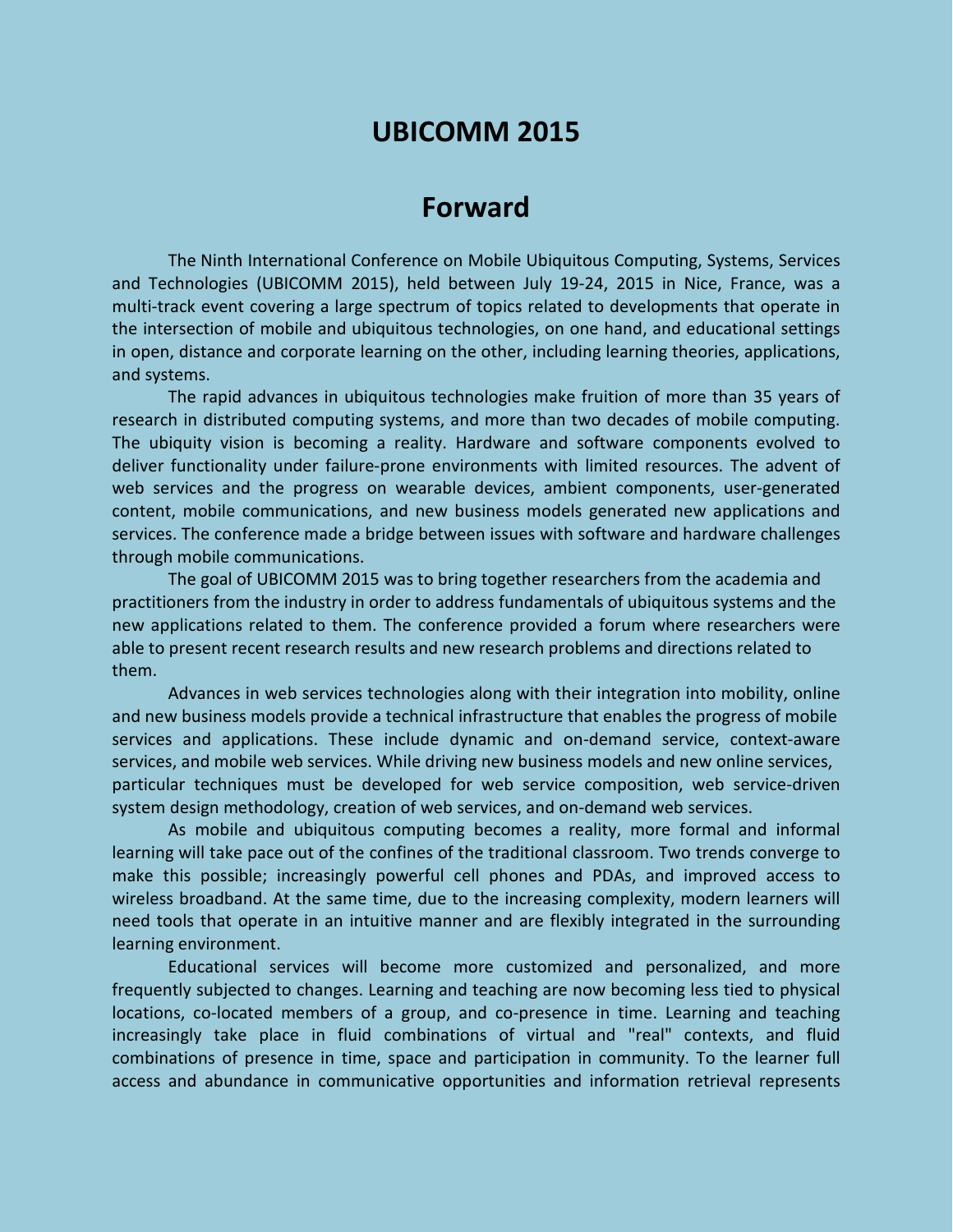new challenges and affordances. Consequently, the educational challenges are numerous in the intersection of technology development, curriculum development, content development and educational infrastructure.

The conference had the following tracks:

- Information ubiquity
- Ubiquitous multimedia systems and processing
- Ubiquitous mobile services and protocols
- Ubiquitous software and security
- Users, applications, and business models
- Ubiquitous networks
- Fundamentals

Similar to previous editions, this event attracted excellent contributions and active participation from all over the world. We were very pleased to receive top quality contributions.

We take here the opportunity to warmly thank all the members of the UBICOMM 2015 technical program committee, as well as the numerous reviewers. The creation of such a high quality conference program would not have been possible without their involvement. We also kindly thank all the authors that dedicated much of their time and effort to contribute to UBICOMM 2015. We truly believe that, thanks to all these efforts, the final conference program consisted of top quality contributions.

Also, this event could not have been a reality without the support of many individuals, organizations and sponsors. We also gratefully thank the members of the UBICOMM 2015 organizing committee for their help in handling the logistics and for their work that made this professional meeting a success.

We hope that UBICOMM 2015 was a successful international forum for the exchange of ideas and results between academia and industry and to promote further progress in the area of Mobile Ubiquitous Computing, Systems, Services and Technologies. We also hope that Nice, France, provided a pleasant environment during the conference and everyone saved some time to enjoy the charm of the city.

### **UBICOMM 2015 Chairs**

#### **UBICOMM Advisory Chairs**

Jaime Lloret Mauri, Polytechnic University of Valencia, Spain Sathiamoorthy Manoharan, University of Auckland, New Zealand Zary Segal, UMBC, USA Yoshiaki Taniguchi, Kindai University, Japan Ruay-Shiung Chang, National Dong Hwa University, Taiwan Ann Gordon-Ross, University of Florida, USA Dominique Genoud, Business Information Systems Institute/HES-SO Valais, Switzerland